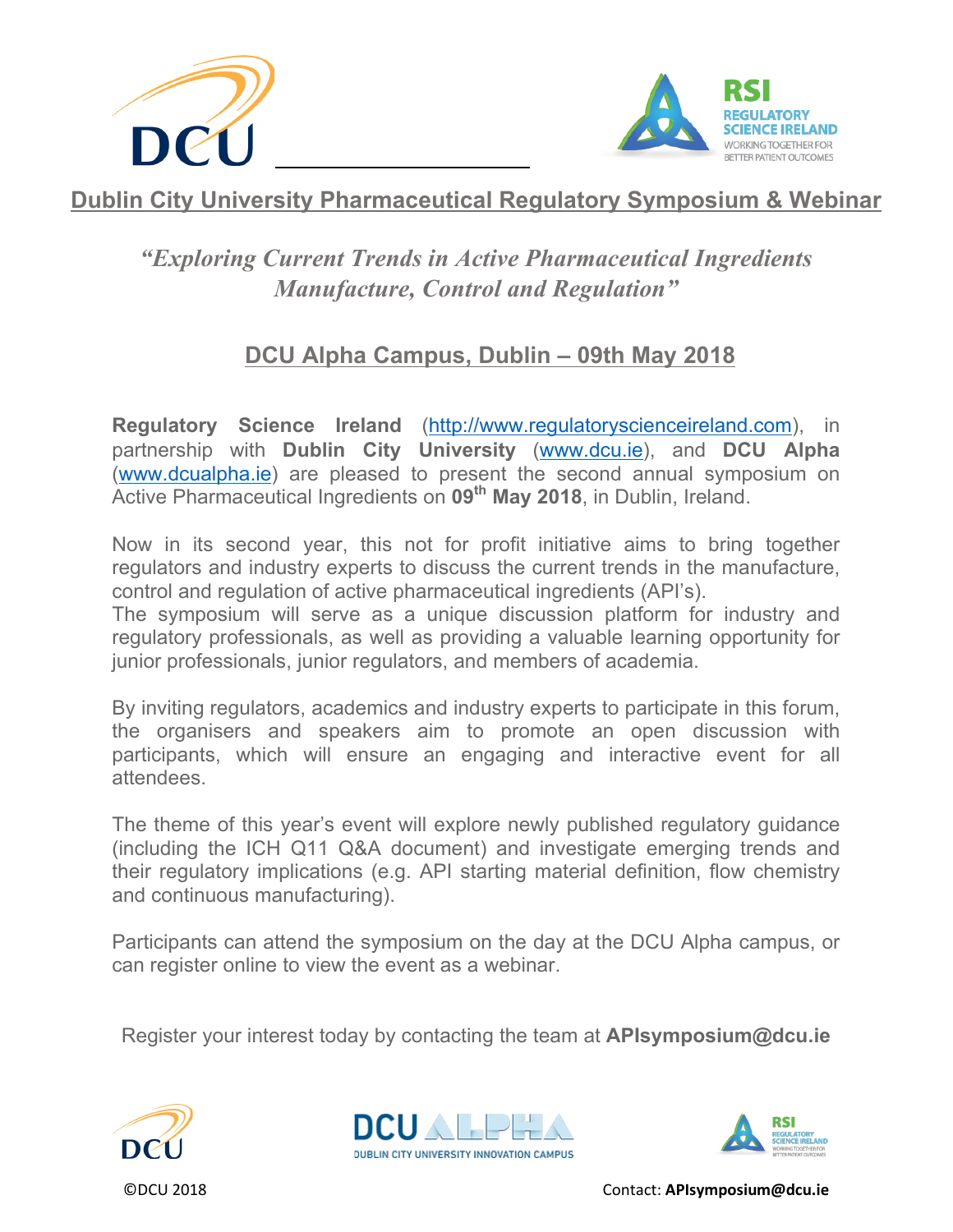*"Exploring Current Trends in Active Pharmaceutical Ingredients Manufacture, Control and Regulation"*

## **Key benefits - why should you attend?**

This symposium will serve as a forum to discuss the latest regulatory guidance and emerging trends, presented by European regulators and industry experts.

The event will appeal to regulatory professionals, healthcare regulators, members of academia, and scientists interested and/or involved in the manufacturing and regulation of active pharmaceutical ingredients.

In addition, the symposium aims to be an open and inclusive event which will present a unique opportunity to network with regulators, industry professionals, and academics working in emerging fields.

Attendees will have the opportunity to learn about a wide range of topics which include:

- Latest developments on regulatory aspects of API manufacture
- The use of "risk management" as a tool when developing a control strategy for a drug substance.
- Translation of process knowledge into a regulatory dossier to reduce probability of deficiency letters.
- Use of the recently published ICH Q11 question and answer document to help you define an appropriate starting material for your process.
- Identification and control of risks associated with mutagenic impurities and/or elemental impurities during the manufacturing process.
- Emerging technologies and application of continuous manufacturing and flow chemistry in API manufacture.

Register your interest today by contacting the team at **APIsymposium@dcu.ie**





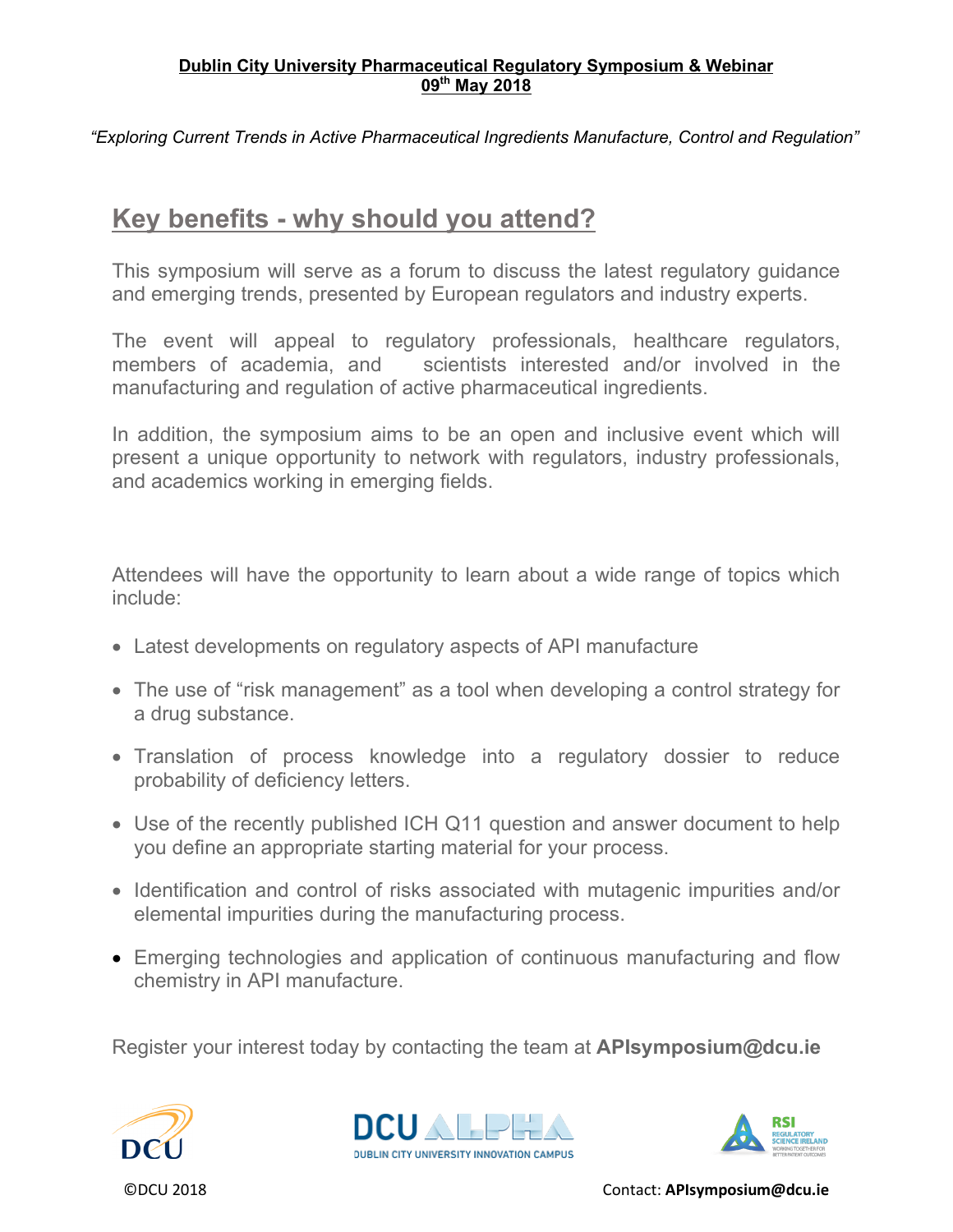*"Exploring Current Trends in Active Pharmaceutical Ingredients Manufacture, Control and Regulation"*

# **Theme, Topics & Speakers**

This year's event will explore both current hot topics in API manufacture as well as the exploration of emerging trends within the pharmaceutical industry and regulatory environment.

For the 2018 edition, topics have been selected in order to address the most common issues encountered in active substance master files and/or CEP applications.

Some topics delve further in order to discuss new guidance recently published in the last year (e.g. application of the ICH Q11 question and answer document).

In addition, we will also explore the emerging trend of continuous manufacturing and the potential impact in API manufacturing control and regulation.

The symposium will focus on 5 core topics:

- **1. The principles of Quality Risk Management as Outlined in ICH Q9** Dr. Ciara Turley (HPRA)
- **2. Definition of an Appropriate Starting Material for Your Active Substance: Interpretation and Application of the ICH Q11 Question and Answer Document.**

Dr. Matt Popkin (GSK). Invited EMA Speaker to be confirmed

- **3. Strategies for Management of Potentially Genotoxic/Mutagenic Impurities as per ICH M7** Mr. Ciarán Feeney (EDQM / Symposium Organising Committee)
- **4. Strategies for Management of Elemental Impurities Using the Principles Outlined in ICH Q3D** Dr. Michael James (Consultant / Symposium Organising Committee)
- **5. Quality Considerations in Continuous Manufacturing in API Manufacture and Control.**  Dr. Aoife Corrigan (Eli Lilly)





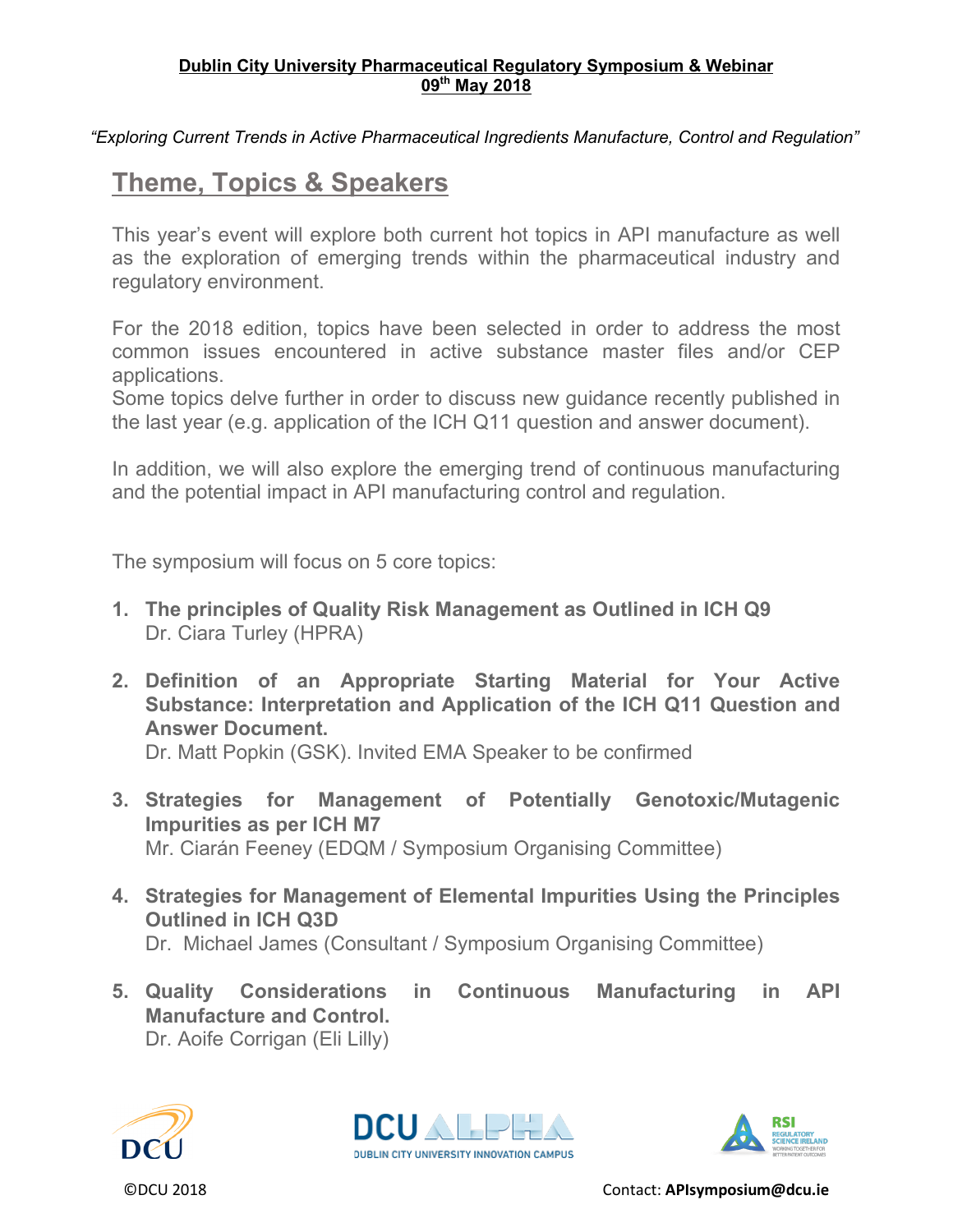*"Exploring Current Trends in Active Pharmaceutical Ingredients Manufacture, Control and Regulation"*

### **Programme of Events and Timetable**

This event will be hosted as a one-day one day symposium for attendees arriving on the day.

For attendees unable to visit in person, this event will also be broadcast as a webinar.

A detailed timetable of events will be made available closer to the date of the symposium.

### **Price**

The price lists for attendees are as follows:

| <b>Single Attendee:</b>       | €350 |
|-------------------------------|------|
| <b>Webinar Attendee Only:</b> | €250 |

\* Proof of status required to avail of this rate. Please contact the organising committee for more information.

**Young Graduates / Student:** €175\*

**Exhibitors (Limited Space Available):** Please contact the organising committee for further details.

**Note:** Concessions for returning attendees or affiliated organisations may be available. If eligible, please contact the organising committee for more information.

Register your interest today by contacting the team at **APIsymposium@dcu.ie**





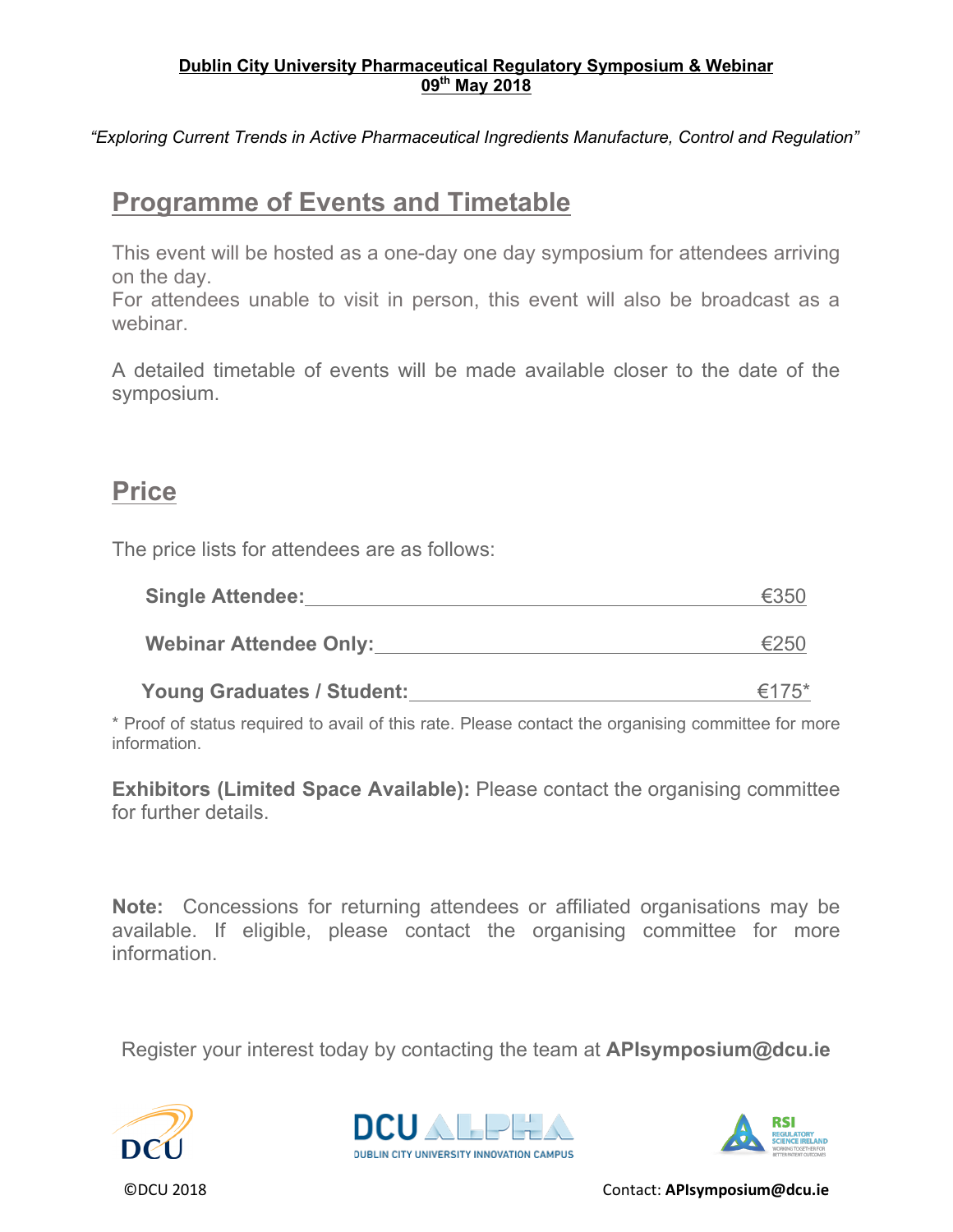*"Exploring Current Trends in Active Pharmaceutical Ingredients Manufacture, Control and Regulation"*

# **Practical Information**



### **09th May 2018 - DCU Alpha Campus, Glasnevin, Dublin 11, Ireland.**

DCU Alpha is the innovation hub of Dublin City University which fosters an environment of invention, innovation and research. This state of the art facility complete with a comfortable 100 seat auditorium, is easily accessible from both Dublin City Centre and Dublin Airport.

### **<http://www.dcualpha.ie/our-story/>**

## **Getting There**

[DCU Alpha Campus,](http://www.dcualpha.ie/) Glasnevin, Dublin 11, Ireland. (See map at bottom of page). This event will take place in DCU Alpha (Dublin City University's Innovation Campus). View map (at bottom) for exact location of the campus.

[Dublin Bus 83](http://www.dublinbus.ie/en/Your-Journey1/Timetables/All-Timetables/83/) stops at the campus gates and a wide variety of bus stops are within short walking distance from the facility. There are also parking spaces available for those wishing to travel by car.

Dublin City University and its research, entertainment and fitness facilities are 800 metres from the event space.

Parking is available in the visitor's car-park via the Old Finglas, this is managed on a first come first served basis.





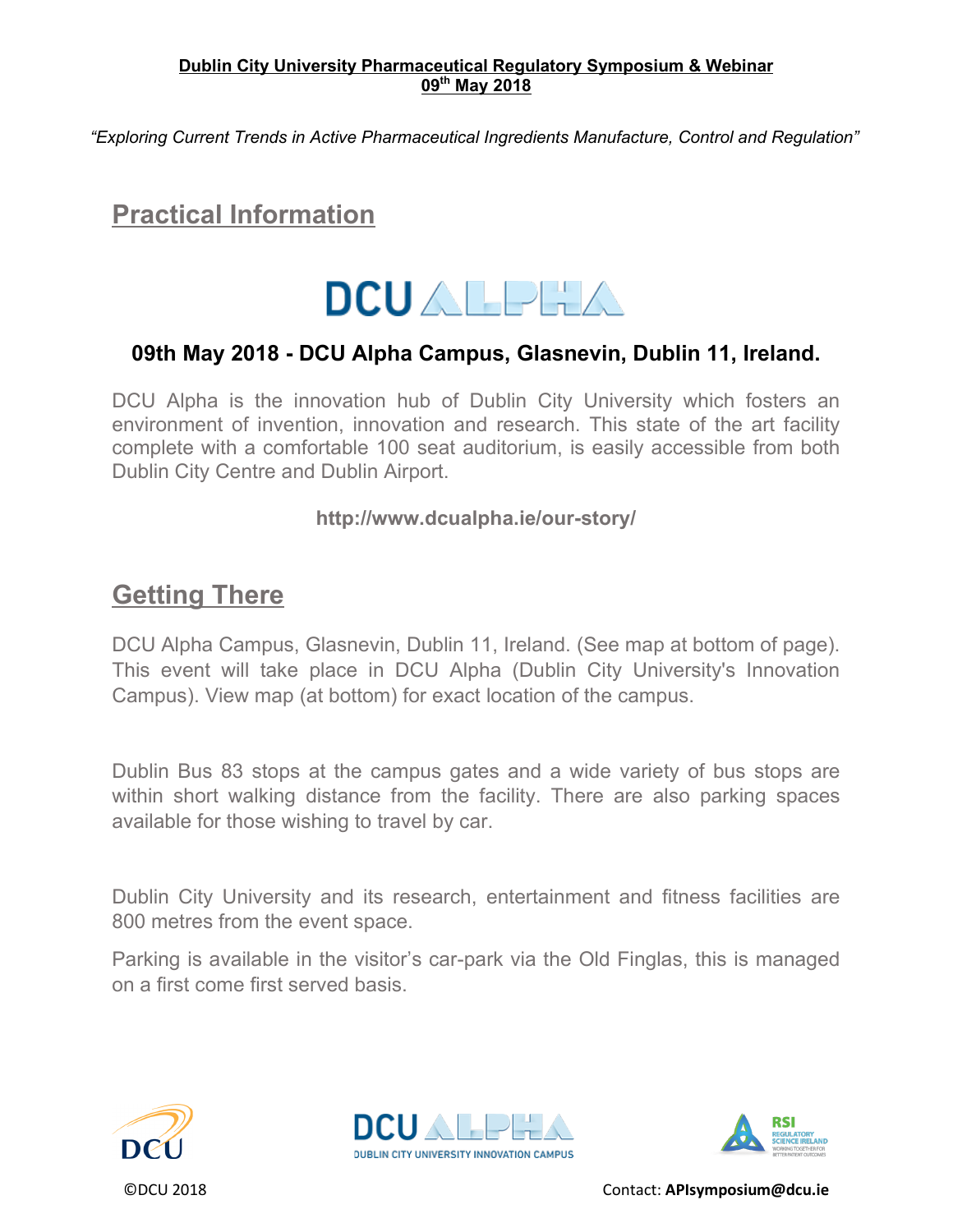### *"Exploring Current Trends in Active Pharmaceutical Ingredients Manufacture, Control and Regulation"*

Register your interest today by contacting the team at **APIsymposium@dcu.ie**

# **Organising Committee**

Mr. Ciarán Feeney – European Directorate for the Quality of Medicines and Healthcare (EDQM)

Dr. Michael Morris – Health Products Regulatory Authority (HPRA) Retiree

Dr. Michael James – Consultant

Dr. Kieran Nolan – Dublin City University School of Chemical Sciences